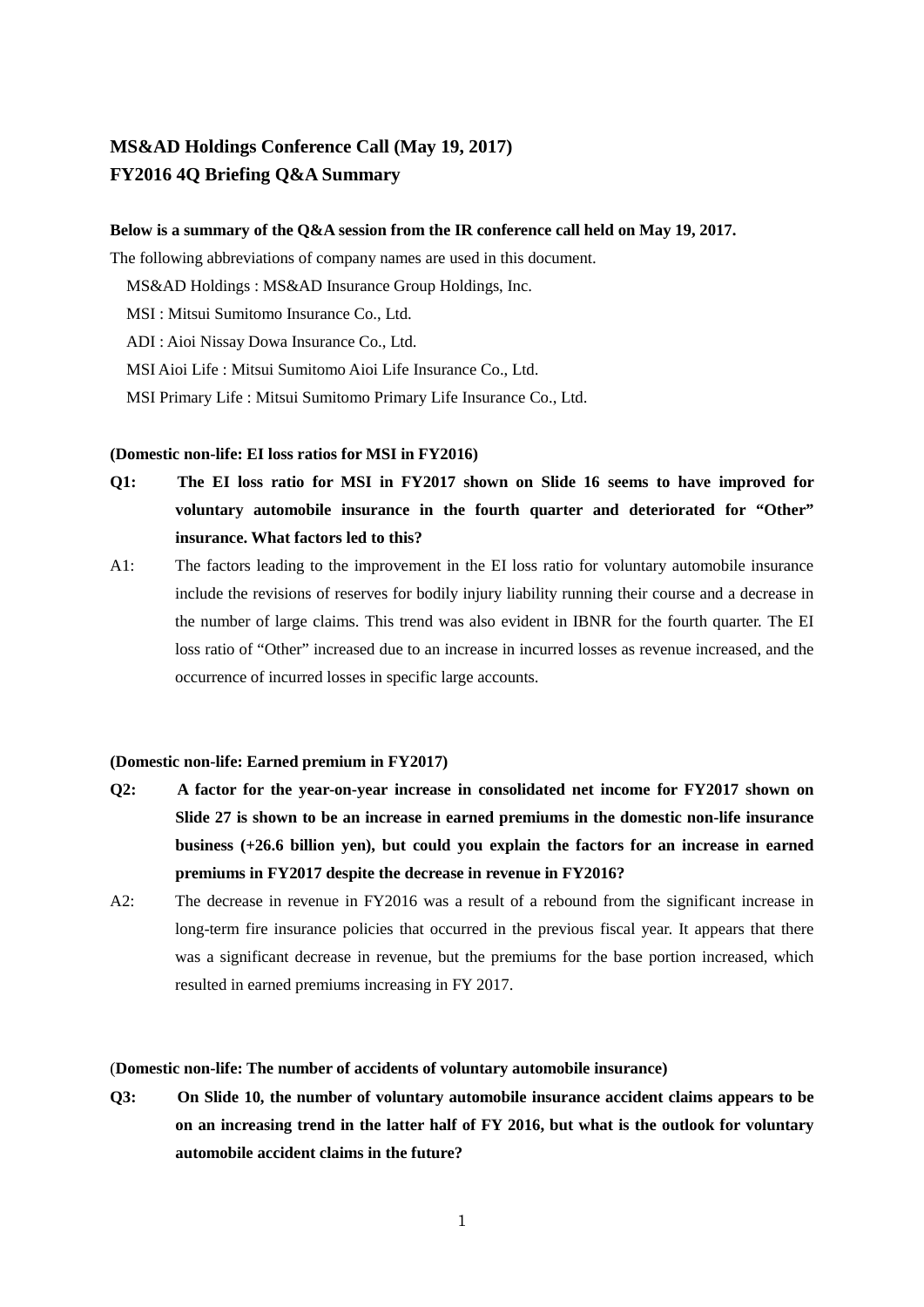A3: The number of claims received was increasing slightly for both MSI and ADI. In FY2017, accidents are expected to increase somewhat compared to FY2016 because there were comparatively few accidents caused by snow fall in FY 2016.

## **(Domestic non-life: Earning forecast for FY2017)**

- **Q4: Does your company's forecast for FY2017 incorporate the impact of lowering automobile insurance premiums?**
- A4: This is not included in our forecast.

# **(Domestic life, overseas subsidiaries: Earning forecast for FY2017)**

- **Q5: What are the forecast figures for ordinary profit at MSI Aioi Life, MSI Primary Life and overseas subsidiaries?**
- A5: The forecasts for ordinary profit in FY2017 are as follows. MSI Aioi Life: 12.7 billion yen (down 3.4 billion from FY 2016) MSI Primary Life: 22.0 billion yen (down 35.7 billion from FY 2016) Overseas subsidiaries: 52.8 billion yen (up 12.8 billion yen from FY 2016)

## **(International business: Group Core Profit for FY2017)**

- **Q6: Could you explain why net income of overseas subsidiaries in FY2017 is up 20.9 billion yen year on year on Slide 26, and the 21.0 billion yen gain on the share exchange pertaining to the merger at Max Life Insurance was included in core profit, but the Group Core Profit of the overseas business in FY2017 shown in Slide 28 is only up by 29.3 billion yen?**
- A6: Extraordinary income (loss) is an item used for the adjustment of the difference between Group Core Profit and financial accounting profit. In the results for FY2016, expenses for the integration of MS Amlin (approx. 5.0 billion yen) are recorded as an extraordinary loss (added back to Group Core profit), and other extraordinary losses are also recorded. These are the main factors causing the difference.

#### **(International business: Group Core Profit for FY2017)**

**Q7: What were the actual amounts for FY2016 and the forecast amounts for FY2017 concerning natural catastrophes in overseas subsidiaries? How much of these does MS Amlin account for?**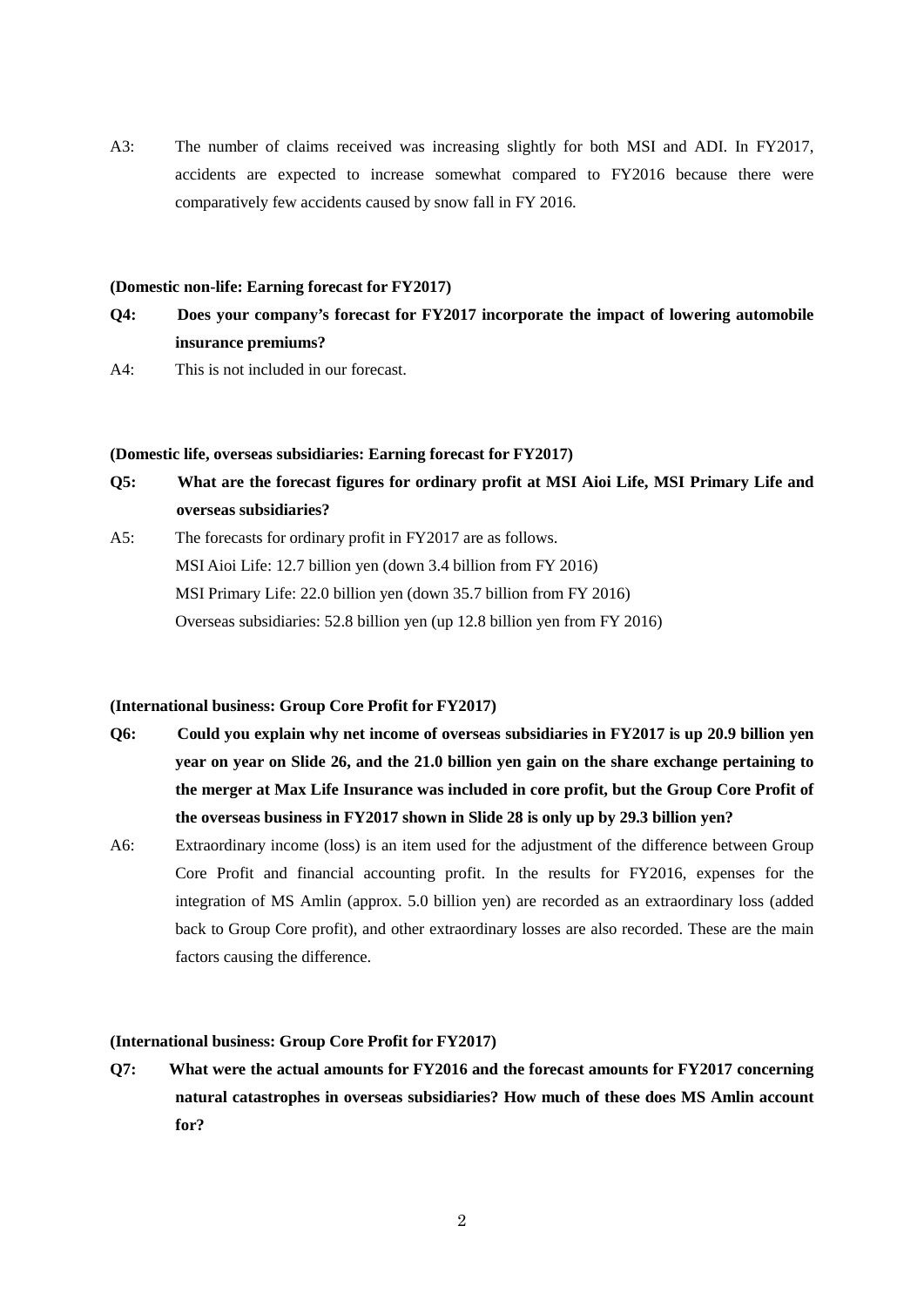- A7: We have not tallied figures for natural catastrophes for overseas subsidiaries overall. MS Amlin manages large losses including natural catastrophes, and the actual figure for FY 2016 was 23.6 billion yen, while 22.5 billion yen has been included in the forecast for FY 2017.
- **Q8: Since the beginning of 2017, there have been events such as a cyclone in Australia, but have there been any natural catastrophes that have a significant impact on results?**
- A8: We are not aware of any specific natural catastrophes at this time.

## **(Overseas subsidiaries: MS Amlin)**

- **Q9: Slide 26 shows MS Amlin's net income decreasing from the forecast level of 21.2 billion yen to 12.3 billion yen in FY2016, but you have forecast a significant increase to 30.1 billion yen in FY2017. What were the factors in each of these?**
- A9: The net income of 12.3 billion yen for FY2016 and the forecast of 31.3 billion yen on slide 26 are the amounts after the integration of the Lloyd's business and the Reinsurance business.

MS Amlin's net income in FY2016 was 4.0 billion yen as shown on Slide 13.

Factors causing the shortfall compared to the forecast for FY2016 include large losses such as Hurricane Matthew and the earthquake in New Zealand, and the impact of lowering the Ogden rate (statutory interest rate pertaining to bodily injury insurance) in the UK. In addition, integration expenses were also a special factor in FY2016.

 Net income is forecast to increase by 17.7 billion yen to 30.1 billion yen in FY2017 due to the absence of the temporary negative factors that occurred in FY2016, natural catastrophes being on par with an average year, general losses improving, and investment profit recovering somewhat.

- **Q10: The FY2017 forecast for MS Amlin includes figures for MSI's Lloyd's business and Reinsurance business that have been integrated into the company, but what is the forecast for MS Amlin when only taking into account its business before such integration?**
- A10: We do not have a breakdown based on the old structure because the integration was completed in December 2016 and plans have been formulated based on the new structure.

#### **(International business: Gain on the share exchange at Max Life)**

- **Q11: The gain on the share exchange at Max Life in India is shown to be approximately 21.0 billion yen on Slide 28 and approximately 22.0 billion yen on Slide 30. What caused the difference?**
- A11: Slide 28 shows Group Core Profit as the amount after deducting consolidated taxes. Slide 30 shows non-consolidated income for MSI alone as the amount prior to deduction of tax.